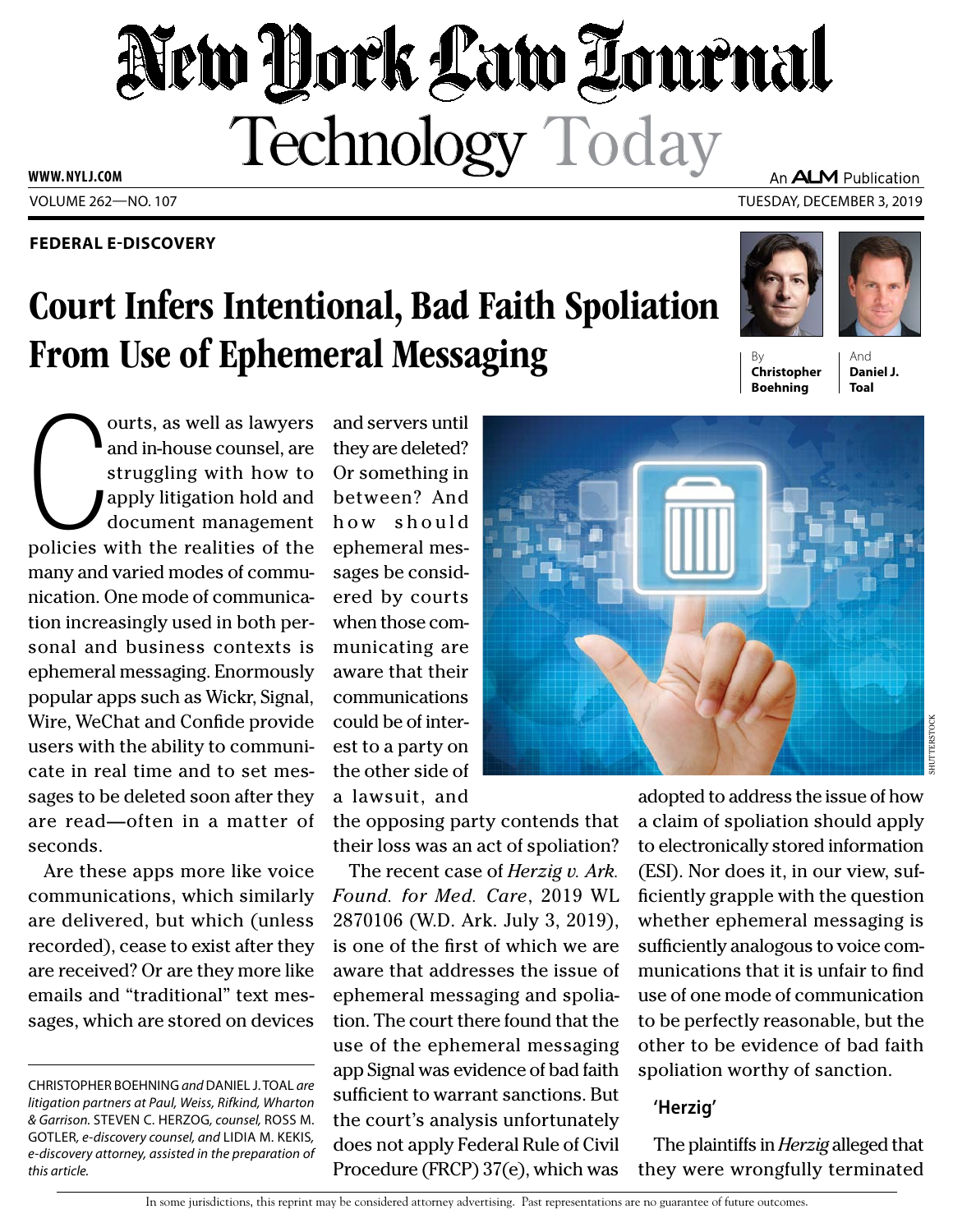from their employment as a result of age discrimination by the defendant employer Arkansas Foundation for Medical Care (AFMC). During a meet and confer, the parties "agreed that AFMC might request data from Herzig and Martin's mobile phones and that the parties had taken reasonable measures to preserve potentially discoverable data from alteration or destruction." Id. at \*4. After initial communications in which one of the plaintiffs denied he had responsive documents, the other plaintiff produced screen shots of text messages between the plaintiffs, and a motion to compel led to the production of additional responsive text messages. Thereafter, the plaintiffs began using Signal to communicate with each other and with AFMC's Manager of Security; they set the app to automatically delete their communications. See id. Toward the end of discovery, during Herzig's deposition, AFMC learned of the plaintiffs' continued communications via Signal. The plaintiffs indicated that they used Signal only to schedule meetings with each other or with counsel and that they "no longer had any text message communications responsive to AFMC's request for production." Id. AFMC filed a motion for dismissal or adverse inference due to spoliation of evidence as well as a motion for summary judgment.

**The Court Imposes Sanctions for the Use of Ephemeral Messaging (but Fails To Apply FRCP 37(e)).** When the spoliation issue was presented to the court, AFMC argued that the plaintiffs "intentionally acted to withhold and destroy discoverable evidence by installing and using the Signal application on their mobile devices." Id. The plaintiffs responded by arguing that they were only required to produce communications responsive to AFMC's requests for production, not all of their communications, and that AFMC had failed to demonstrate that they "had responsive communications using Signal or that

The court's analysis unfortunately does not apply Federal Rule of Civil Procedure (FRCP) 37(e), which was adopted to address the issue of how a claim of spoliation should apply to electronically stored information (ESI).

the destruction of those communications was in bad faith." Id. The court rejected the plaintiffs' arguments and concluded that it could "infer[] that the content of their later communications using Signal were responsive[.]" Id. at \*5. The court reached this conclusion even though the communications took place after the lawsuit had begun. After noting that "Herzig and Martin did not disclose that they had switched to using a communication application designed to disguise and destroy communications until discovery was nearly complete[,]" id., the court wrote that it would base its inference on the responsiveness of the plaintiffs' previously produced communications and on the plaintiffs' reluctance to produce those communications.

The court then found that the plaintiffs withheld and destroyed the "likely-responsive communications" intentionally and in bad faith. In reaching this determination, the court considered "Herzig and Martin's familiarity with information technology, their reluctance to produce responsive communications, the initial misleading response from Martin that he had no responsive communications, their knowledge that they must retain and produce discoverable evidence, and the necessity of manually configuring Signal to delete text communications." Id. The court found that the conduct warranted sanctions, although the question of the appropriate sanction became moot when the court granted AFMC's summary judgment motion. The court relied on its inherent authority to issue sanctions, noting that, "[a]side perhaps from perjury, no act serves to threaten the integrity of the judicial process more than the spoliation of evidence." Id. at \*1.

Other than a passing mention in the defendant's reply brief, the parties' briefs did not discuss FRCP 37(e). Perhaps as a result, in its opinion the court did not analyze the potential spoliation of ESI with reference to—or even a mention of—FRCP 37(e). Rule 37(e) was put in place in 2015 specifically to address the spoliation of ESI. The relevant Advisory Committee Notes state that the 2015 amendments to FRCP 37(e) were designed to reduce the burden on litigants who were devoting "excessive effort and money on preservation in order to avoid